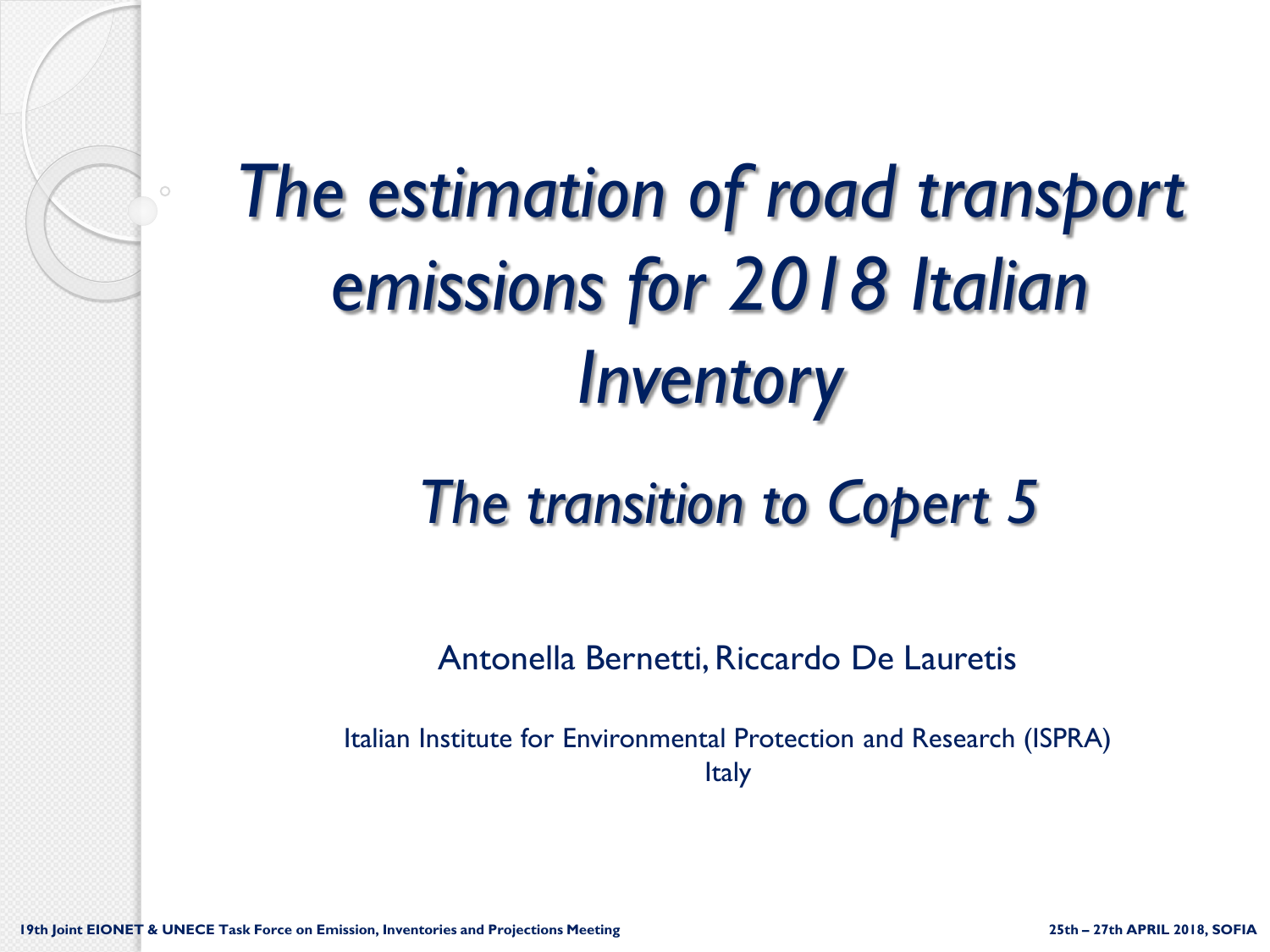#### **Overview**

The road transport sector contributes to the total national emissions in 2016 as follows: nitrogen oxides emissions for 48.7% of the total (-60.3% since 1990); emissions of carbon monoxide for 20.5% (-91.1% since 1990), non-methane volatile organic compounds for 13.5% (-84.4% since 1990), PM10 and PM2.5, for 13.1% (-55.9% since 1990) and 12.0% (-62.7% since 1990), respectively, of the total.

The estimation refers to the following vehicle categories:

- ❖ 1.A.3.b.i Passenger cars
- ❖ 1.A.3.b.ii Light-duty trucks
- ❖ 1.A.3.b.iii Heavy-duty vehicles including buses
- ❖ 1.A.3.b.iv Mopeds and motorcycles
- ❖ 1.A.3.b.v Gasoline evaporation
- ❖ 1.A.3.b.vi Road transport: Automobile tyre and brake wear
- ❖ 1.A.3.b.vii Road transport: Automobile road abrasion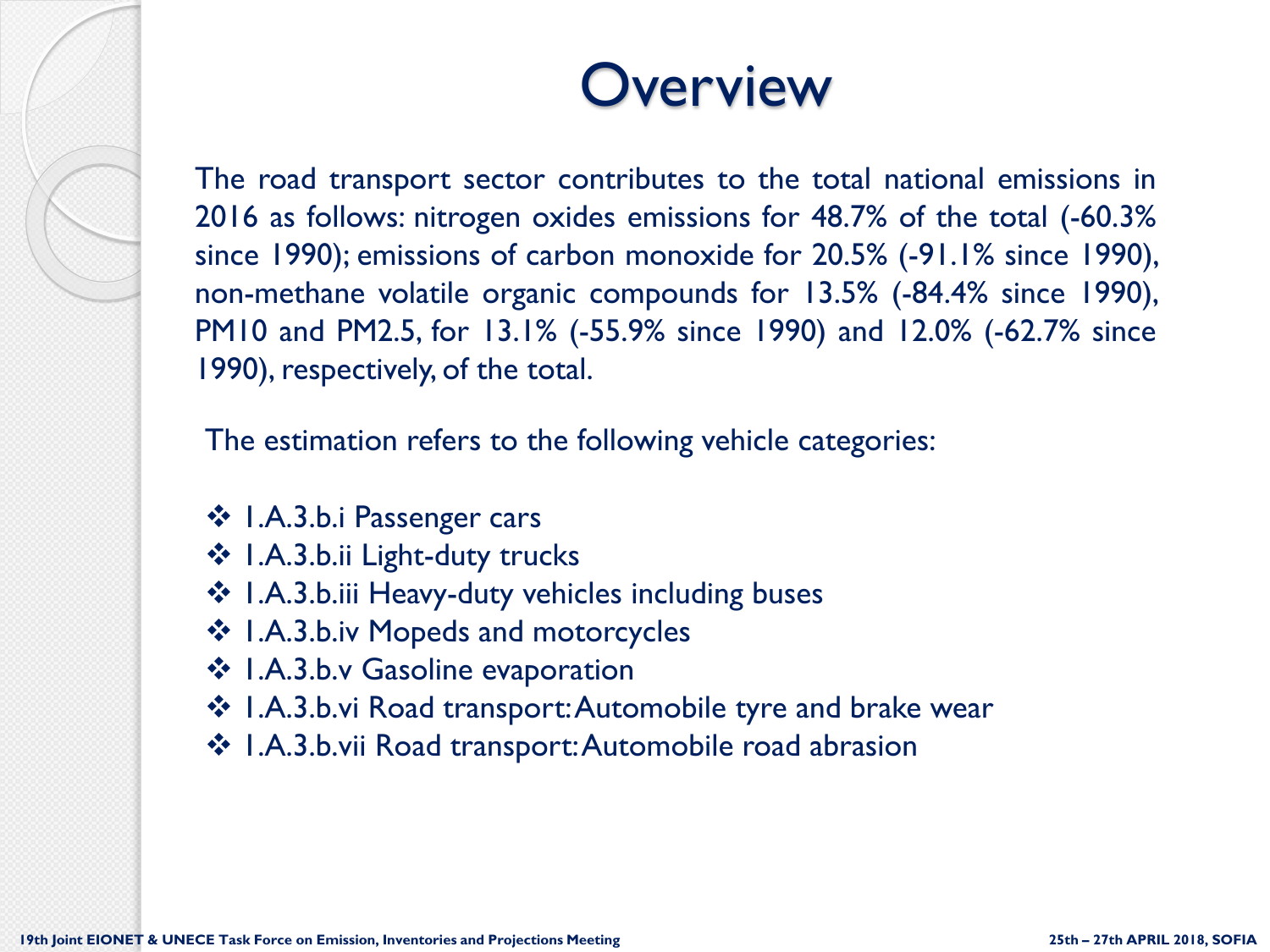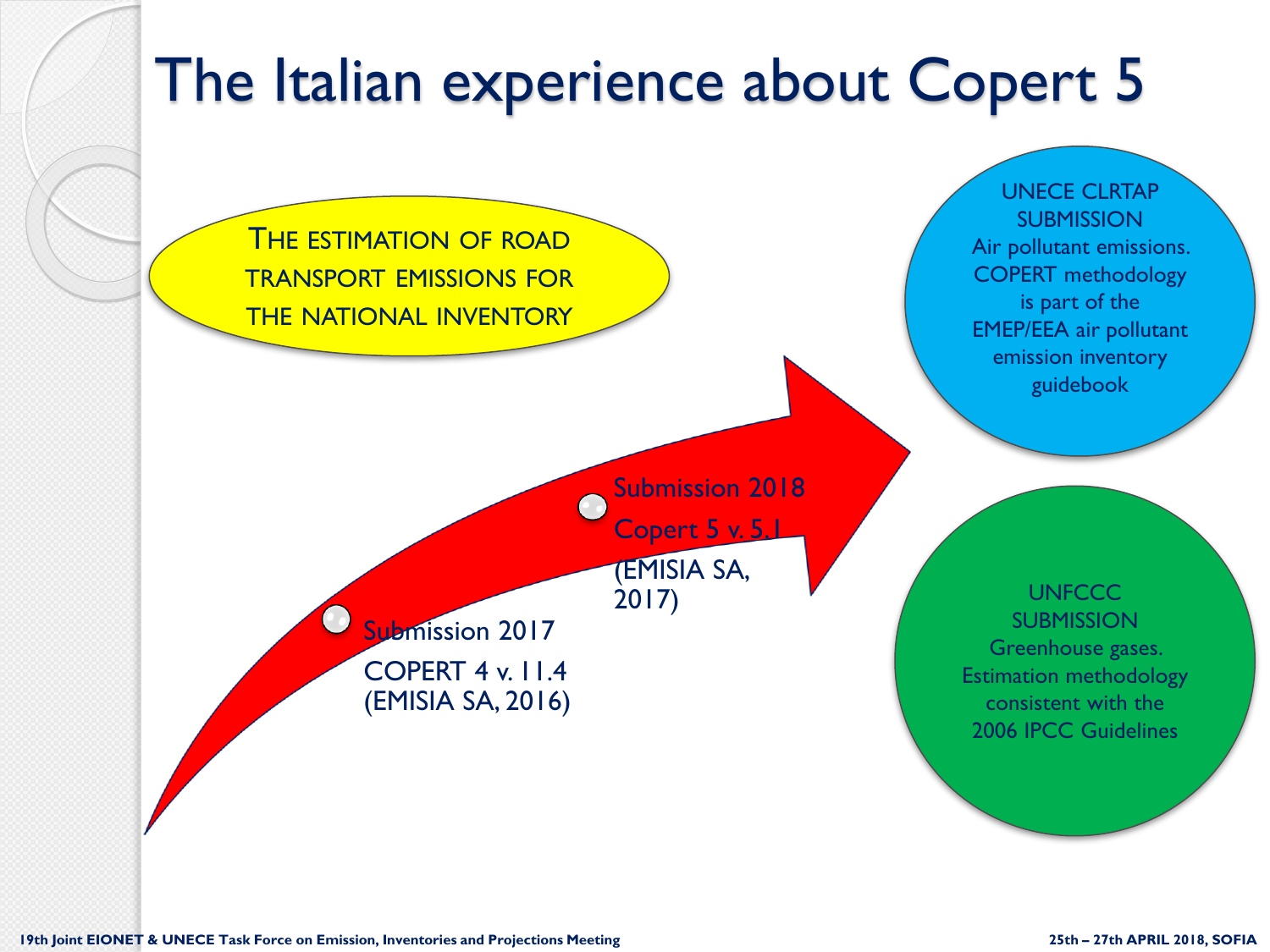# Strengths of Copert 5

GREATER FLEXIBILITY IN THE MANAGEMENT OF DATA PROCESSING, IN IMPORT AND EXPORT **PROCESSES** 

FASTER ELABORATIONS

IMPROVED SOFTWARE INTERFACE IN A USER FRIENDLY SOFTWARE

#### **METHODOLOGICAL UPDATES**

Updates are related to the fuel, concerning: fuel energy instead of fuel mass calculations; distinction between primary and end - blends - fuels, automated energy balance; updates regard the revision of the metal content of lubricants; updates regard vehicle types, updated vehicle category naming, new vehicle types and emission control technology level; as regards emission factors, one function type and the possibility to distinguish between peak/off-peak urban, have been implemented.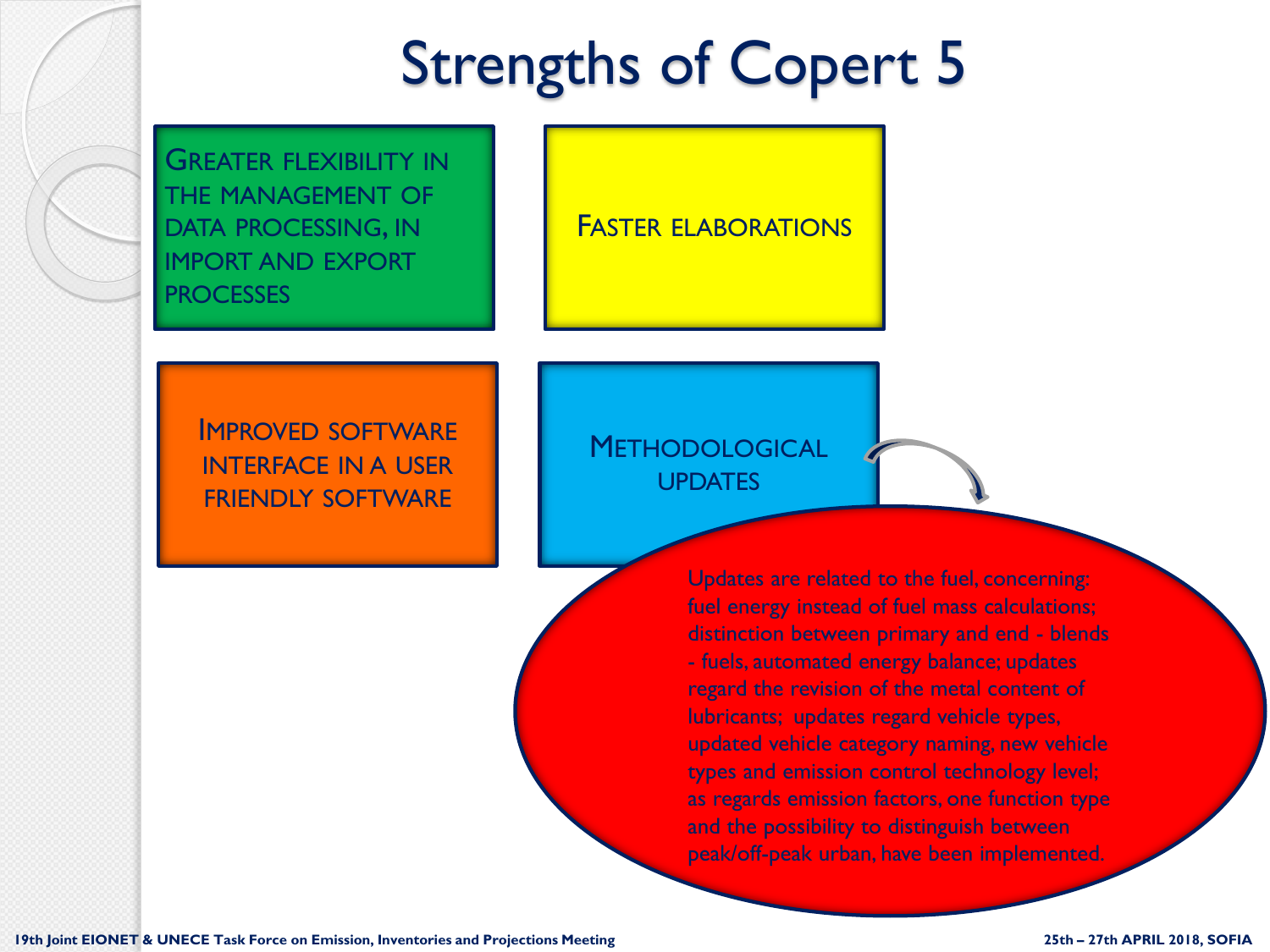## The Italian experience about Copert 5

The application of COPERT 5 implies recalculations due to the introduced updates from the methodological point of view respect to the previous model COPERT 4 used.

ce 2015 fuel information has be dated also as regards country specif lel consumption factors for passenge cars on the basis of the results published by EEA in the report "Monitoring CO2 emissions from ssenger cars and vans in 2016" (EE $\prime$ several years).

In 2018 submission the historical series has been generally revised according to the application of COPERT 5 model

The automatic fuel balancing process has been applied, new functionality introduced by COPERT 5, with the aim to minimize the deviation between statistical and calculated fuel consumption values.

The final report on the physicchemical characterization of fossil fuels used in Italy, carried out by the Fuel Experimental Station, has been used since 2015 submission, with the aim to improve fuel quality specifications.

**19th Joint EIONET & UNECE Task Force on Emission, Inventories and Projections Meeting 25th – 27th APRIL 2018, SOFIA**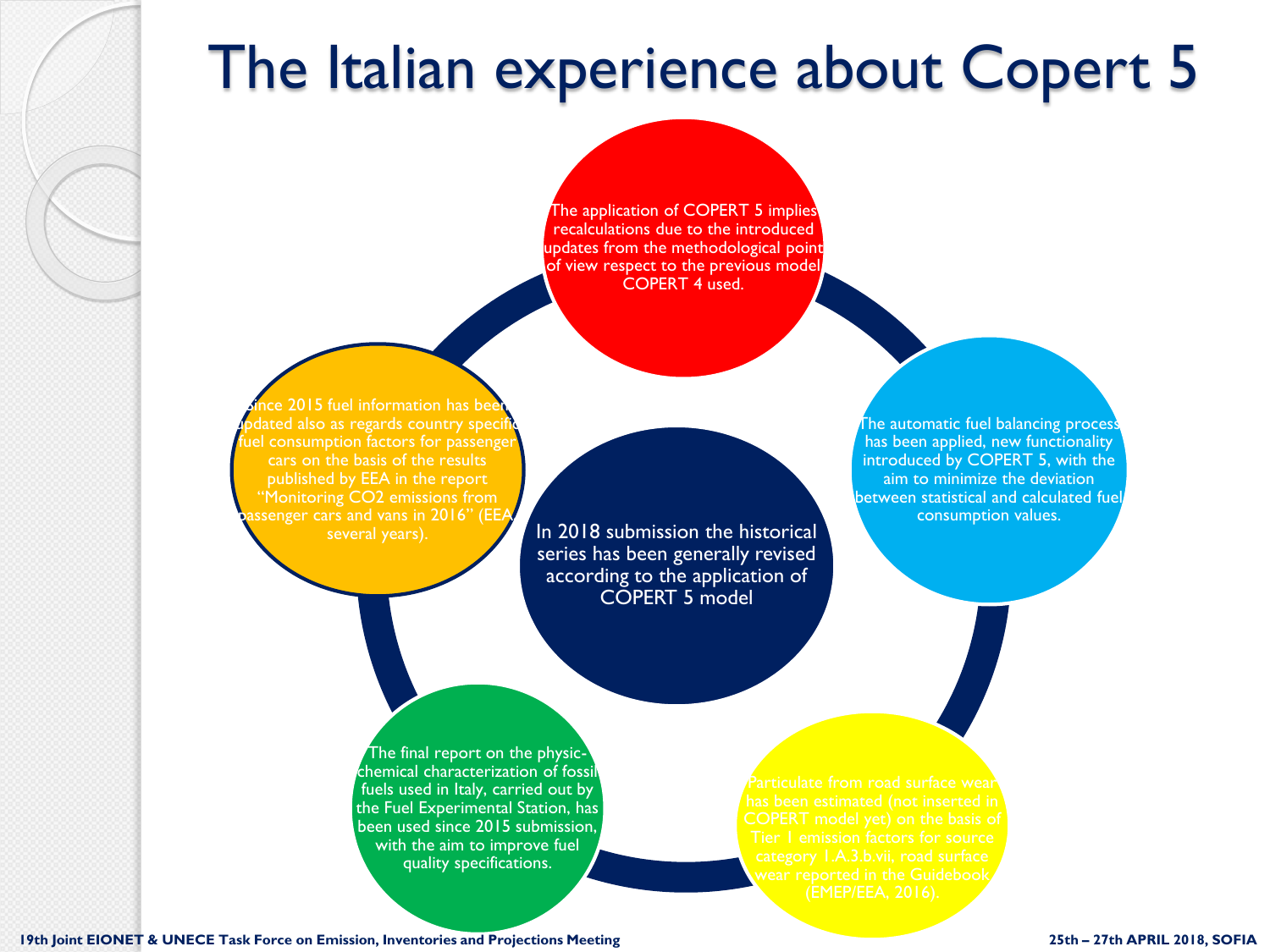# Changes in the classification of the fleet

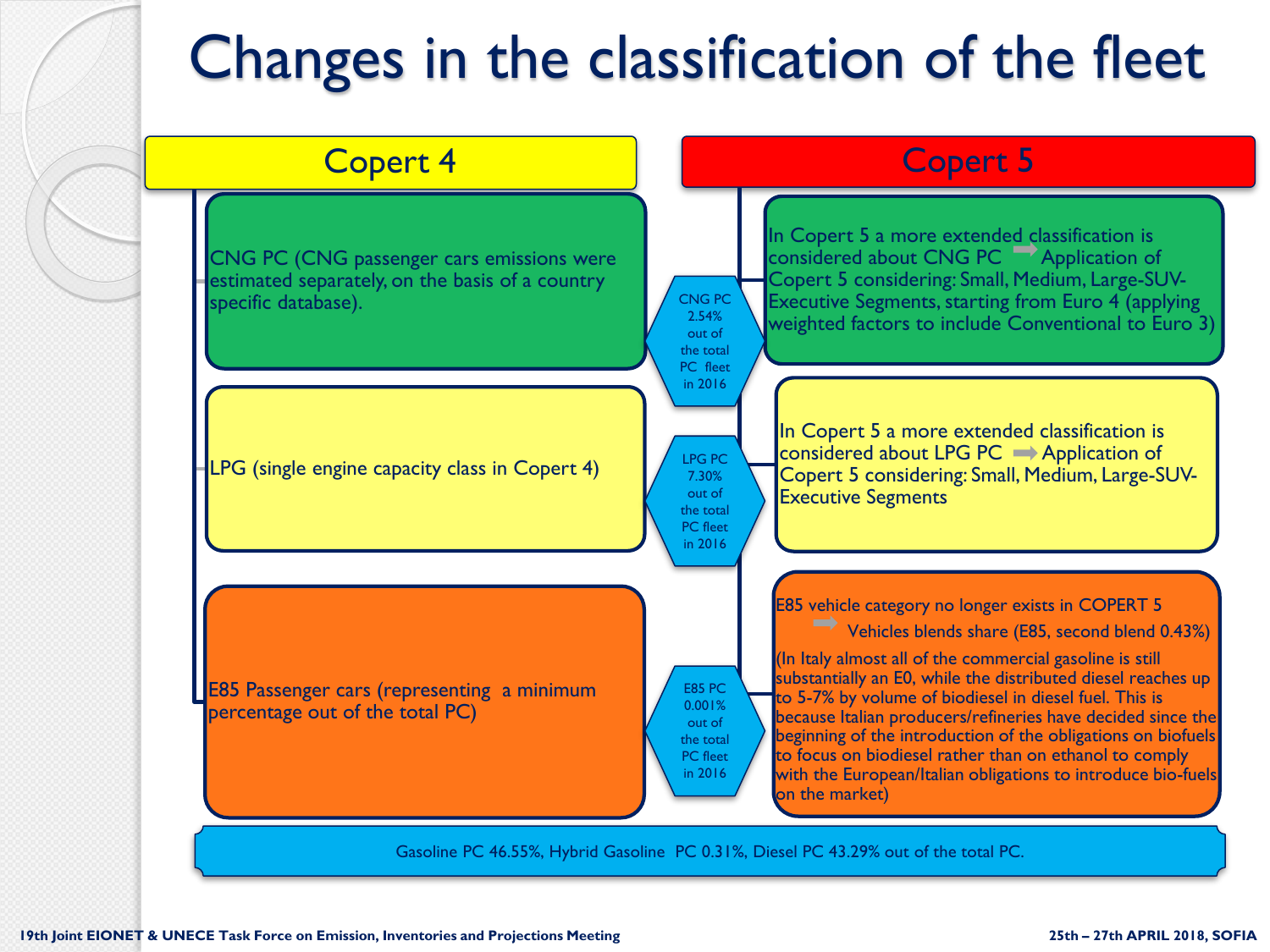# **Recalculations**

Recalculations due to the overall changes applied in 2018 Submission



**19th Joint EIONET & UNECE Task Force on Emission, Inventories and Projections Meeting 25th – 27th APRIL 2018, SOFIA**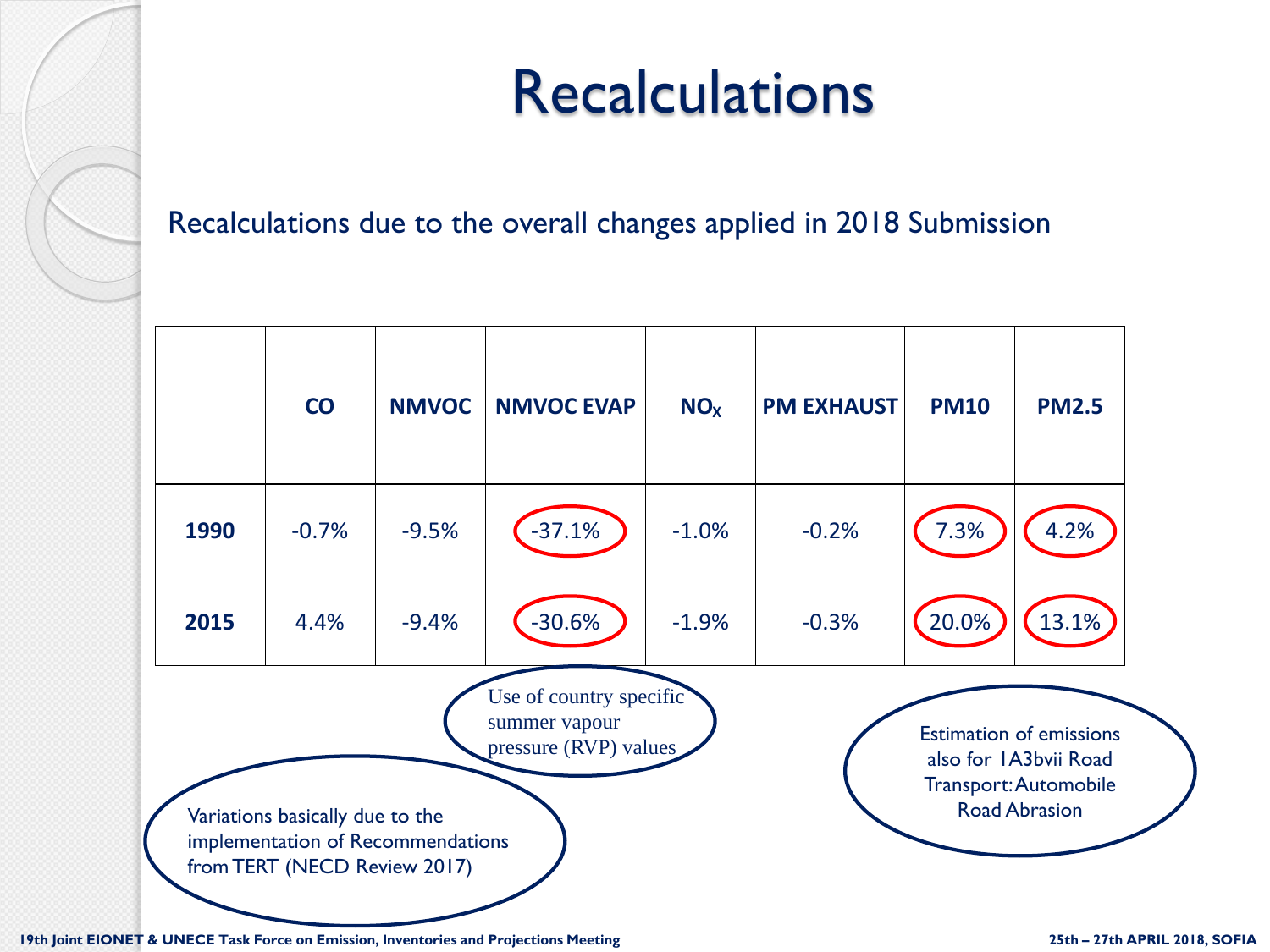

### Hints for future updates **Software point of view**

Introducing the possibility to import country specific emission factors for all years of the historical series, would be very useful mainly when a new version of the software doesn't keep user values previously inserted (for instance Italy uses country specific consumption factors for passenger cars for all the years) . (In *Factors\Hot,* there is the possibility to import hot emission factors for the selected year, and the export applies only to the selected pollutant and not all, a form that allows the import of emission factors for all the years would be helpful).

As regards the exports, introducing the possibility to obtain by Copert 5 an export similar to that obtained by Copert 4 about FC (TON) and mileage (KM\_KVEH) for vehicle category and U,R,H share (COP\_ACT.DBF from Copert 4), it would be very useful for elaboration purposes.

As regards NMVOC Speciation, it would be helpful to introduce in Copert 5 the export of emissions of different NMVOC species in the detail of vehicle categories for all the years of the historical series, being at now the only possibility per single year by the form Results\NMVOC Speciation (in Copert 4 for instance, the export indeed, in the detail of the vehicle categories and for all the years, of output emissions of indeno 1 2 3 cd pyrene, benzo k fluoranthene, benzo b fluoranthene, benzo a pyrene, dioxins and furans, was very useful for elaborations).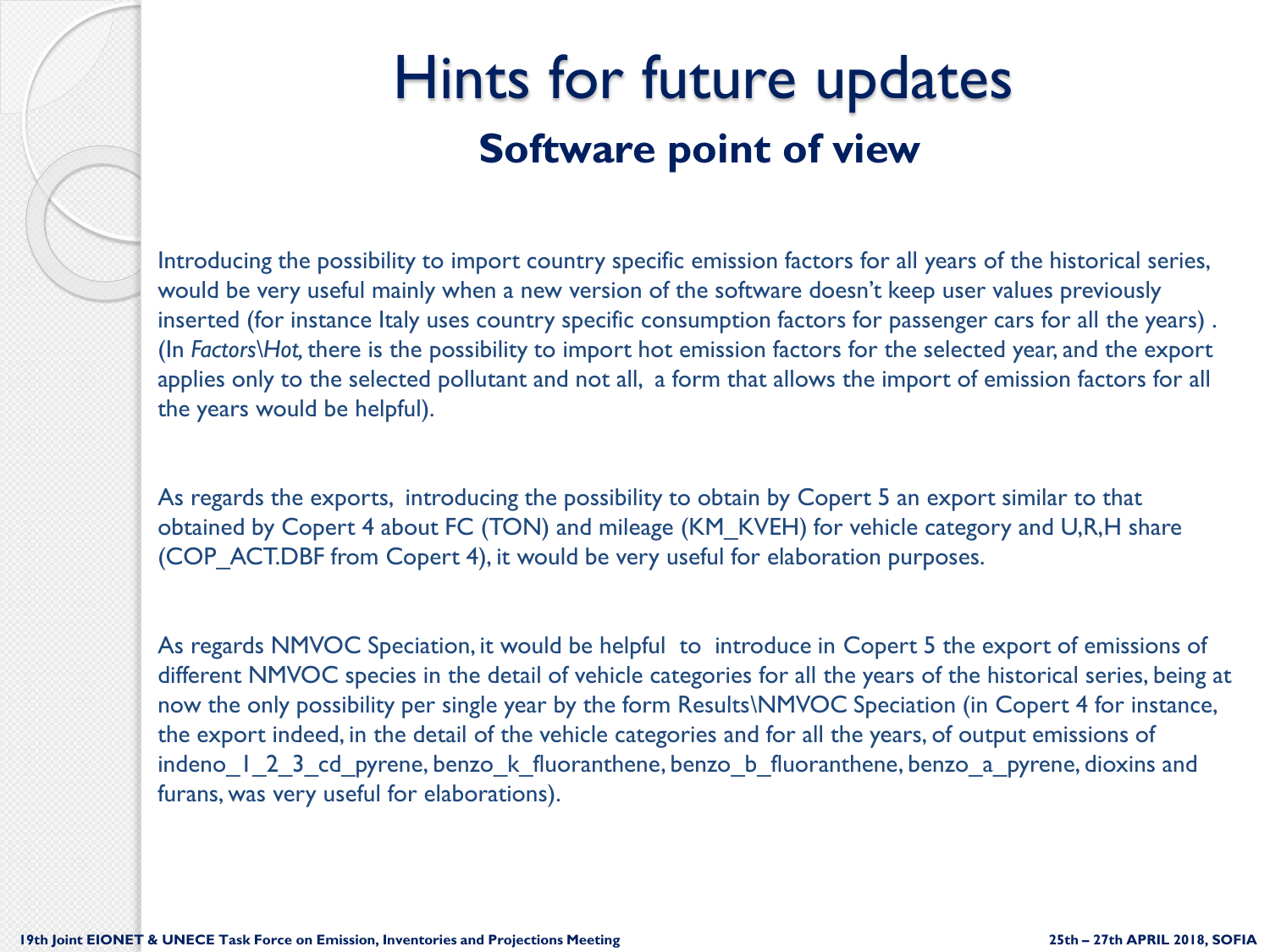### Hints for future updates Methodological point of view

Methodological update of emission factors, in particular about CNG Buses emission factors (being at now Euro VI emission factors equal to EEV emission factors, and  $NO<sub>x</sub>$  and PM emission factors values found greater than diesel buses emission factors values)

As an example, according to the "Etude comparative sur les différentes motorisations de bus",  $NO<sub>x</sub>$  and PM emissions are much lower in natural gas vehicles than diesel vehicles (Centrale d'Achat du Transport Public, September 2017).

According to the EIG2016, PM emission factor for EEV should be equal to half the value of emission factor of Euro III (the EIG2016 reports 0.01 and 0.005 PM g/km for Euro III and EEV respectively, *EMEP/EEA air pollutant emission inventory guidebook 2016 – Last Update June 2017, 1.A.3.b.i-iv Road transport 2016 - July 2017.pdf, Table 3.45: Emission and consumption factors for urban CNG buses*), but in Copert that doesn't result, in particular for hot urban (both OP and PK).

As regards Particulate emissions from automobile road abrasion, despite the uncertainty and variability, it would be useful for reporting (requested during Review processes) the inclusion of road transport automobile road abrasion emission factors in COPERT model, even on the basis of default emission factors for source category 1.A.3.b.vii, road surface wear reported in the Guidebook (EMEP/EEA, 2016).

As regards the Energy Balance process, it would be useful to introduce an intermediate solution between the automatic balance and the manual adjustment of mileage, giving the possibility to use Country specific information about the trend of mileage for particular vehicle categories, fixing for instance the known variation value between two years of the historical series and allowing to apply the automatic balance to the remaining vehicle categories.

Any plan to include LNG heavy duty trucks vehicles category in Copert 5?